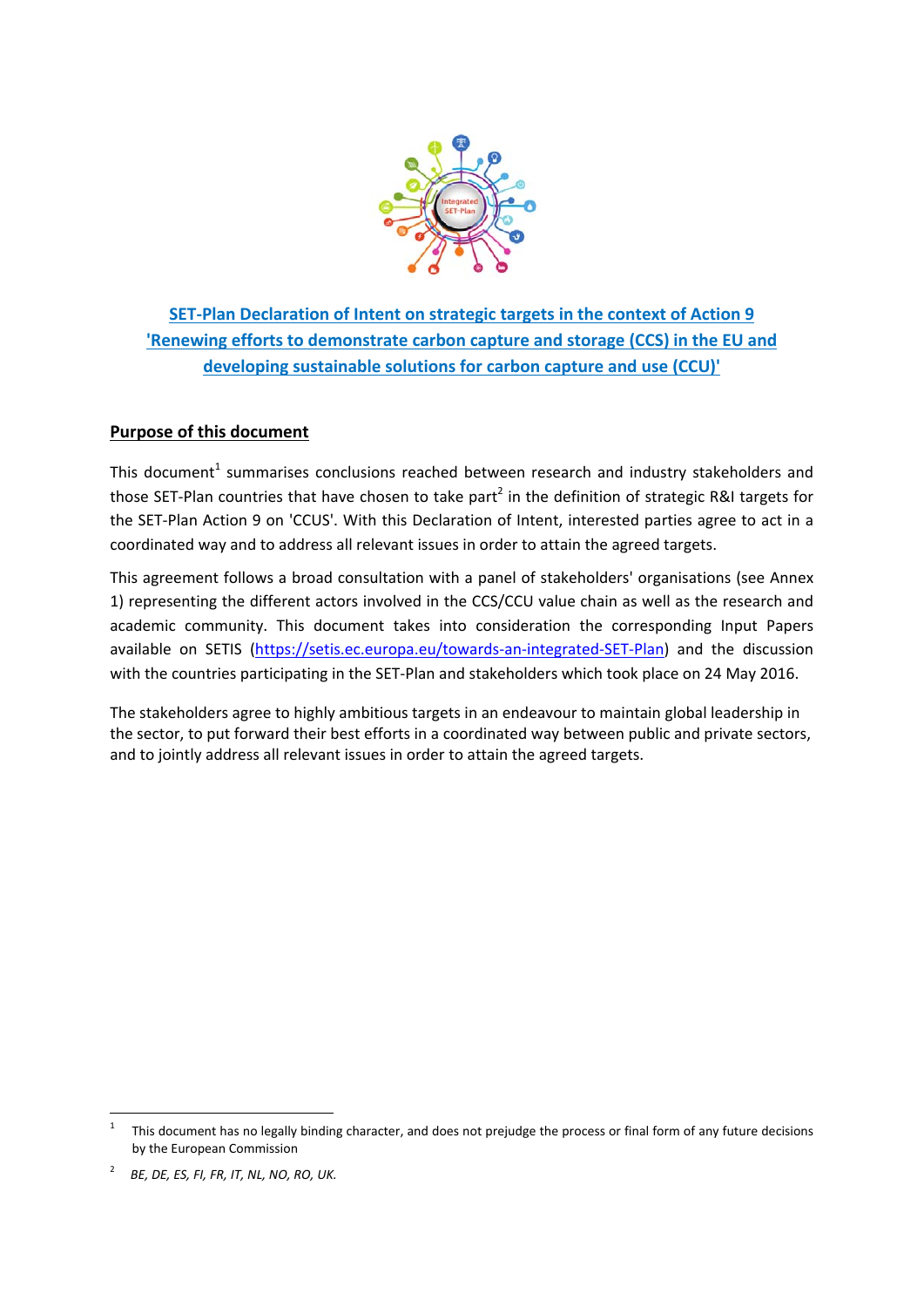### **Introduction – CCS**

The Energy Roadmap 2050 as well as other reports have shown that fossil fuels will very likely remain part of the global as well as of the European energy mix, not least because they will continue to be used in many industrial processes. CCS is one of the key promising technologies that can reduce CO2 emissions in the power generation sector and the only pathway for very stringent GHG emission reductions from specific energy and/or carbon intensive industries that generate CO2 as part of their production processes. In order to achieve the greenhouse gas emission reductions needed for keeping the global temperature rise this century well below 2 degrees Celsius as agreed at COP21 in Paris, CCS will need to be deployed as soon as possible. For limiting this even further to 1.5 degrees Celsius, negative emissions may need to be achieved, e.g. by applying sustainable biomass conversion technologies with CO2 capture and storage (Bio‐CCS).

In order to realise its potential, CCS needs to become a cost-competitive technology and gain public acceptance (mainly regarding storage safety), so that it could start to be commercially deployed and thus contribute to the low‐carbon transition of the European economy. The assessments made in the context of the EU's Roadmap for moving to a competitive low carbon economy in 2050 and the Energy Roadmap 2050 see CCS, if commercialised, as an important technology contributing to low carbon transition in the EU, with 7% to 32% of power generation using CCS by 2050, depending on the scenario considered. Furthermore, in these scenarios, by 2035 CCS starts to contribute on a broader scale to reducing CO2 emissions from industrial processes in the EU.

Except for the Sleipner/Gudrun and Snøhvit projects in Norway, CCS has not yet taken off in Europe. The main reason is the lack of a business case for operating a CCS installation, but also problems with public acceptance for onshore storage of CO2, the lack of a transport infrastructure and concerns about longer-term liability have hindered developments. However, the need for large scale demonstration, as a necessary step for its commercialisation and deployment, has not receded; on the contrary it has become more urgent. Commercial scale CCS demonstration projects are necessary in order to confirm CCS's technical and economic viability as a cost effective measure to mitigate CO2 emissions in the power and industrial sectors as well as to guide future research. A "lock-in" into an energy infrastructure that is not in line with the EU's long term decarbonisation objectives must be avoided. Failure to timely demonstrate CCS may therefore call into question new investments in fossil fuel power plants.

Time is of the essence. For Europe to retain economically important energy-intensive industries and the associated employment, no time can be lost. The significant lead time for the permitting and development of geological storage, of the order of 7‐10 years, require that activities are to start as soon as possible. Without CCS in Europe, it could prove very costly and difficult or even impossible to reach the agreed climate targets and the EU will not achieve technology leadership in this area and miss out on economic opportunities; it may ultimately result in European industry having to purchase CCS technology from non‐EU countries.

Establishing the necessary infrastructure for CO2 transport and storage is equally important. Much of the existing upstream oil and gas infrastructure in the North Sea will be decommissioned in the coming years<sup>3</sup>. Delaying CCS development could potentially mean missing the opportunity to

<sup>&</sup>lt;sup>3</sup> According to a 2015 study by Wood Mackenzie, oil companies are likely to halt output at 140 offshore UK fields during the next five years, even if crude rebounded from \$35 to \$85 a barrel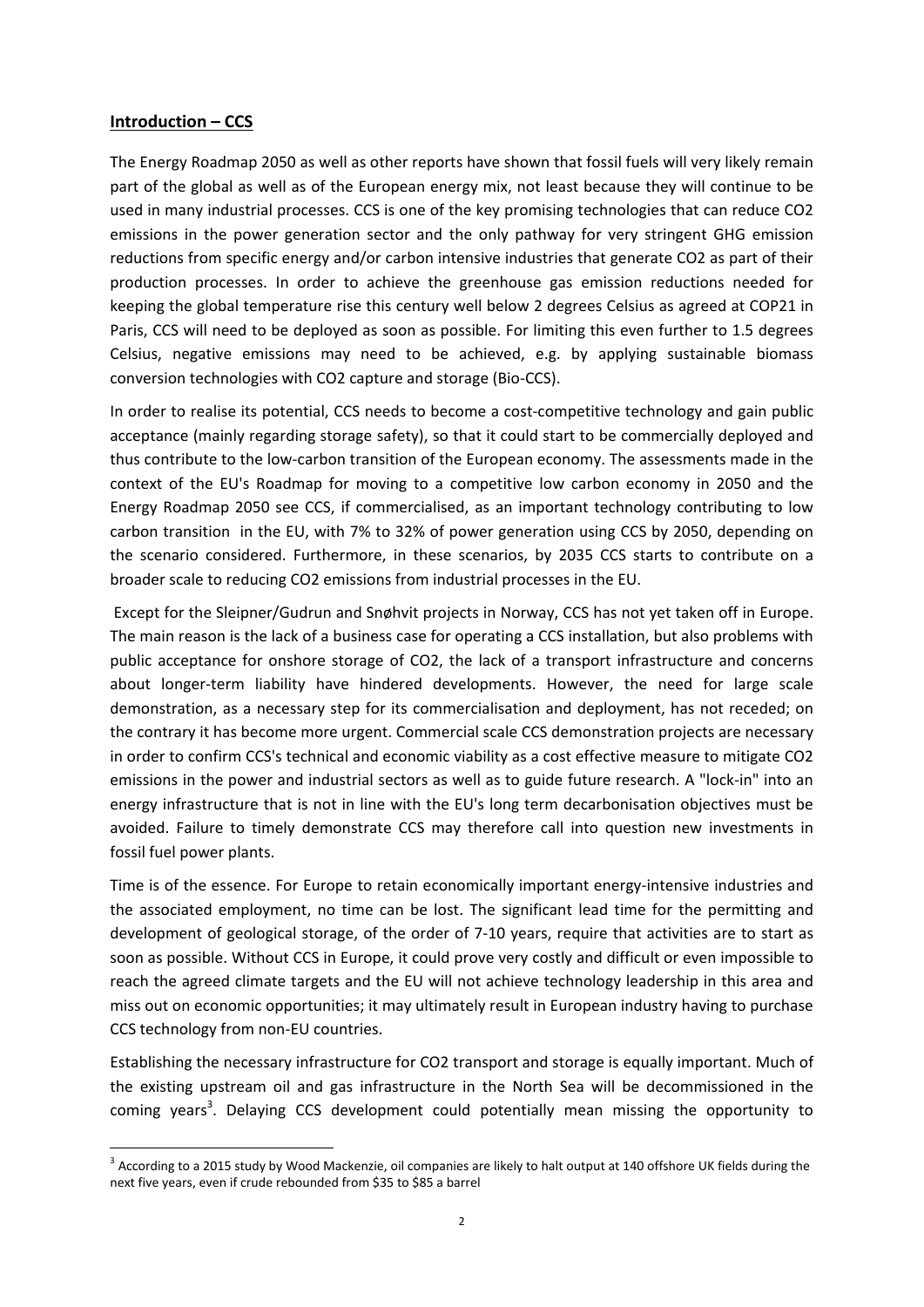capitalise on existing wells, platforms and pipelines before they are decommissioned and precluding possible synergies with enhanced hydrocarbon recovery, resulting in higher investment needs in the future. Also the market‐penetration of possible fuels, chemicals and other products such as minerals from conversion of CO2 (CCU) is a process which needs time, and demonstrations of solutions with a net CO2 avoidance should therefore be initiated as soon as possible.

# **Overall objectives for CCS and CCU**

The key technology-related objectives for CCS, both in the short and longer term, are to deliver the demonstration and commercial‐scale deployment of the full CCS chain, and to reduce the costs of CO2 capture and storage through research and innovation.

**Reducing the cost of capture** will require the piloting of promising capture technologies with a significantly low energy penalty. Capture technologies will have to cope with the load-flexibility of power plants, while minimising the penalties both in efficiency and cost.

The estimated theoretical availability of permanent geological storage capacity in Europe is equivalent to over 300 billion tonnes (Gt) of  $CO2<sup>4</sup>$ . Total CO2 emissions from EU power generation and industry are around 2.2 GtCO2 annually. Therefore, there could in principle be sufficient suitable storage sites to permanently hold the CO2 captured in the EU for decades to come. Storage capacity in the North Sea alone has been estimated at over 200 GtCO2. The **detailed appraisal of cost‐ effective ('bankable') storage capacity** in selected regions will be a key facilitator for commercial CCS deployment; it will provide additional certainty that the required CO2 storage capacity will be available when needed. **Pilots** should be developed in regions where future deployment can be envisaged.

Early CCS projects will most likely explore CO2 storage sinks in the vicinity of capture points, and the required infrastructure will therefore most likely be initiated at national level in **CO2 hubs and clusters** in order to achieve economies of scale by sharing CO2 transport and storage infrastructure. Where applicable, such clusters could use synergies with Enhanced Oil Recovery (EOR) and local CO2 utilisation networks. Regional opportunities exist for coupling hydrogen production and CCS, possibly using common infrastructure.

While sufficient storage capacity exists in Europe, not all capacity is accessible or located close to CO2 emitters. For a wider deployment of CCS, a **cross border transport infrastructure** is therefore necessary to efficiently connect the CO2 hubs and clusters to sinks. Under the regulation on "Guidelines for Trans European Infrastructure" and if supported by EU Member States, CO2 transport infrastructure projects can qualify to become **Projects of Common Interest** and could receive EU funding from the **Connecting Europe Facility**. In this context, it is important to underline that cross‐ border transport of CO2 at sea requires the ratification of the amendment to the London Protocol<sup>5</sup>.

Enhanced hydrocarbon recovery (EHR, or EOR in case of oil production) *combined with permanent storage* is currently the only available large scale carbon capture and use (CCU) option which could store significant volumes of CO2 taking into account the scale of the climate challenge. EHR/EOR can

 <sup>4</sup> http://www.geology.cz/geocapacity

 $<sup>5</sup>$  Global agreement regulating disposal of wastes and other matter at sea. The 2009 Trans-boundary amendment for CO2</sup> export needs 30 countries to ratify in order to come into force. Only 2 countries have ratified so far (Norway and UK). As a result, export of CO2 is still not permitted for offshore storage, unless for utilisation e.g. EOR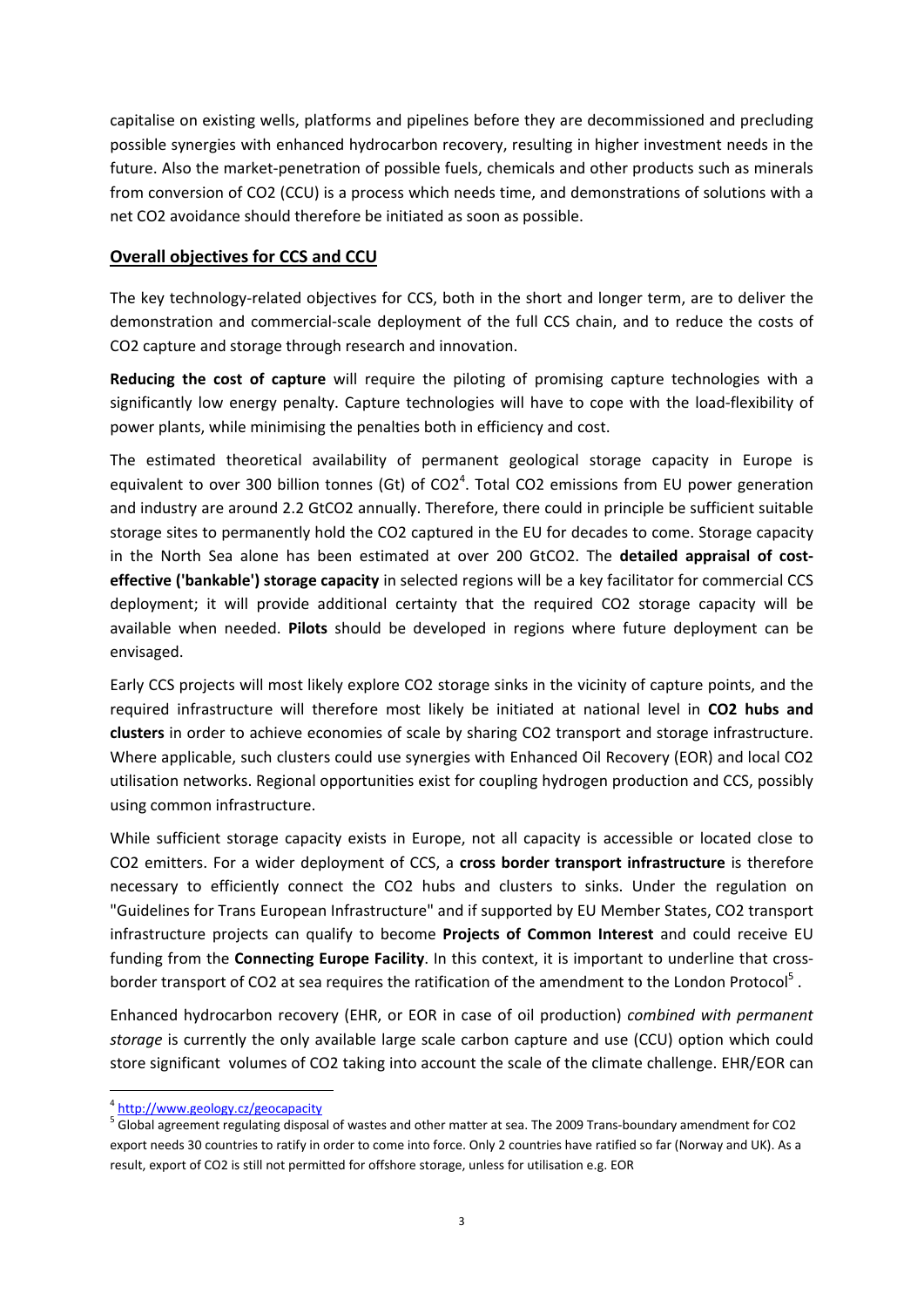improve the business case for CCS operators, and could therefore be a catalyst for the early deployment of CCS in Europe. Also, other CO2 utilisation options could help improving the economic case for CO2 capture, but further research & innovation activities are necessary for them to have a chance to make a meaningful contribution to the greenhouse gas reduction objectives and should therefore be intensified.

# **Agreed specific targets for CCS and CCU**

## **By 2020:**

- $\bullet$  At least one commercial-scale<sup>6</sup>, whole chain CCS project operating in the power sector;
- At least one commercial‐scale CCS project linked to an industrial CO2 source, having completed a FEED study;
- SET Plan countries having completed, if appropriate in regional cooperation with other MS, feasibility studies on applying CCS to a set of clusters of major industrial and other CO2 sources by 2025‐2030, if applicable involving cooperation across borders for transporting and storing CO2 (at least 5 clusters in different regions of the EU);
- At least 1 active Project of Common European Interest for CO2 transport infrastructure, for example related to storage in the North Sea;
- An up‐to‐date and detailed inventory of the most suitable and cost‐effective geological storage capacity (based on an agreed methodology), identified and accepted by various national authorities in Europe;
- At least 3 pilots on promising new capture technologies, and at least one to test the potential of sustainable Bio‐CCS at TRL 6‐7;
- At least 3 new CO2 storage pilots in preparation or operating in different settings;
- At least 3 new pilots on promising new technologies for the production of fuels, value added chemicals and/or other products from captured CO2;
- Setup of 1 Important Project of Common European Interest (IPCEI) for demonstration of different aspects of industrial CCU, possibly in the form of Industrial Symbiosis.
- By 2020, Member States having delivered on their 2030 nationally determined contributions to the COP21 agreement, and having identified the needs to modernise their energy system including, if applicable, the need to apply CCS to fossil fuel power plants and/or energy and carbon intensive industries in order to make their energy system compatible with the 2050 long‐ term emission targets.

 $6$  Commercial-scale projects: projects involving the capture, transport, and storage of CO2 at a scale of at least 800,000 tonnes of CO2 annually for a coal–based power plant, or at least 400,000 tonnes of CO2 annually for natural gas–based power generation and emissions–intensive industrial facilities (definition by GCCSI)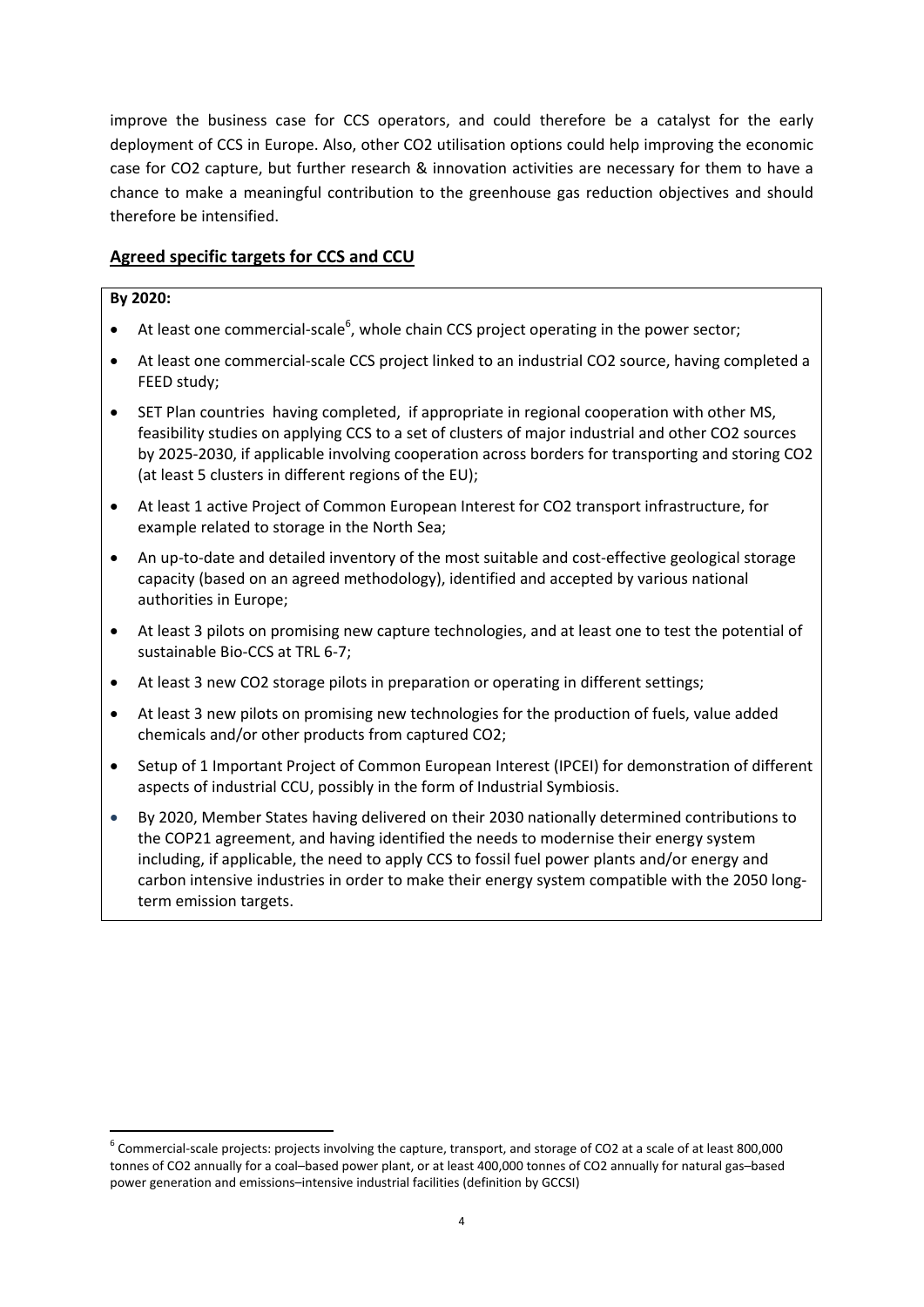| <b>Some basic Key Performance Indicators</b>                                          |             |             |
|---------------------------------------------------------------------------------------|-------------|-------------|
| <b>Deployment indicators</b>                                                          | Target 2020 | Target 2030 |
| Minimum N° of commercial-scale CCS projects in the power sector                       | $1^7$       | 10          |
| Minimum N° of commercial-scale CCS projects in the CO2 emission<br>intensive industry | $1^8$       | 5           |
| Permits for CO2 storage                                                               |             | 15          |
| Minimum amount of CO2 permanently removed from atmosphere<br>(Mt/vr)                  | $3^9$       | 15          |

## **Recommendations for CCS demonstration and deployment**

As regards early demonstration of CCS, the use of the ERA‐Net instrument can be a useful tool to facilitate the pooling of the available funding from the EU and Member States to reach a critical mass. This should be considered in particular to enable first‐of‐a‐kind CCS demonstrators.

For large-scale demonstration and deployment, which requires levels of funding surpassing the capacities of Member States and European Research and Innovation Framework Programmes, the stakeholders (industry and Member States) should set up and agree on a list of potential CO2 clusters or other projects of national, regional or common interest, which would also serve to prioritise the use of the existing or planned financial instruments like the Innovation Fund, InnovFin, Connecting Europe Facility, European Fund for Strategic Investments and European Structural and Investment Funds. Experience gained in commercial‐scale CCS demonstration projects will also serve to prioritise research funding.

Demonstration should also explore how CCS can optimally fit in a future energy system, interlinking with renewables, hydrogen production, energy storage and the manufacturing/process industry.

Deployment will require the use of strategic EU funds, especially the **Innovation Fund**, but also, if appropriate, the **Connecting Europe Facility** and the **Modernisation Fund**. In particular, it will require establishing a reliable long‐term business case for operating a CCS installation ‐ based on a **reformed Emission Trading System (ETS)**, if necessary complemented by Member State support instruments and regulations. Possible measures proposed by several stakeholders are incentives such as the proposed **Contract for Difference** (CFD) in the UK, or **Emission Performance Standards** (EPS).

The business model and liability provisions for CO2 capture and CO2 transport/storage are very different. Hence, incentives appropriate for power generators to capture CO2 may not stimulate market conditions for storage and vice versa. Several stakeholders therefore advocate **decoupling capture from transport and storage**<sup>10</sup> as an essential step for the market uptake of CCS. Addressing the liabilities will need new insurance products to be developed by the market, which is only possible when there is sufficient evidence that the risk of leakage is minimal when geological storage of CO2 is conducted in accordance with the requirements of the CCS Directive.

 $\frac{7}{8}$  Operational<br>  $\frac{8}{8}$  With completed FEED

<sup>&</sup>lt;sup>9</sup> Including natural gas processing plants in Norway  $^{10}$  See http://www.zeroemissionsplatform.eu/news/news/1650-zep-executable-plan-for-ccs-in-europe.html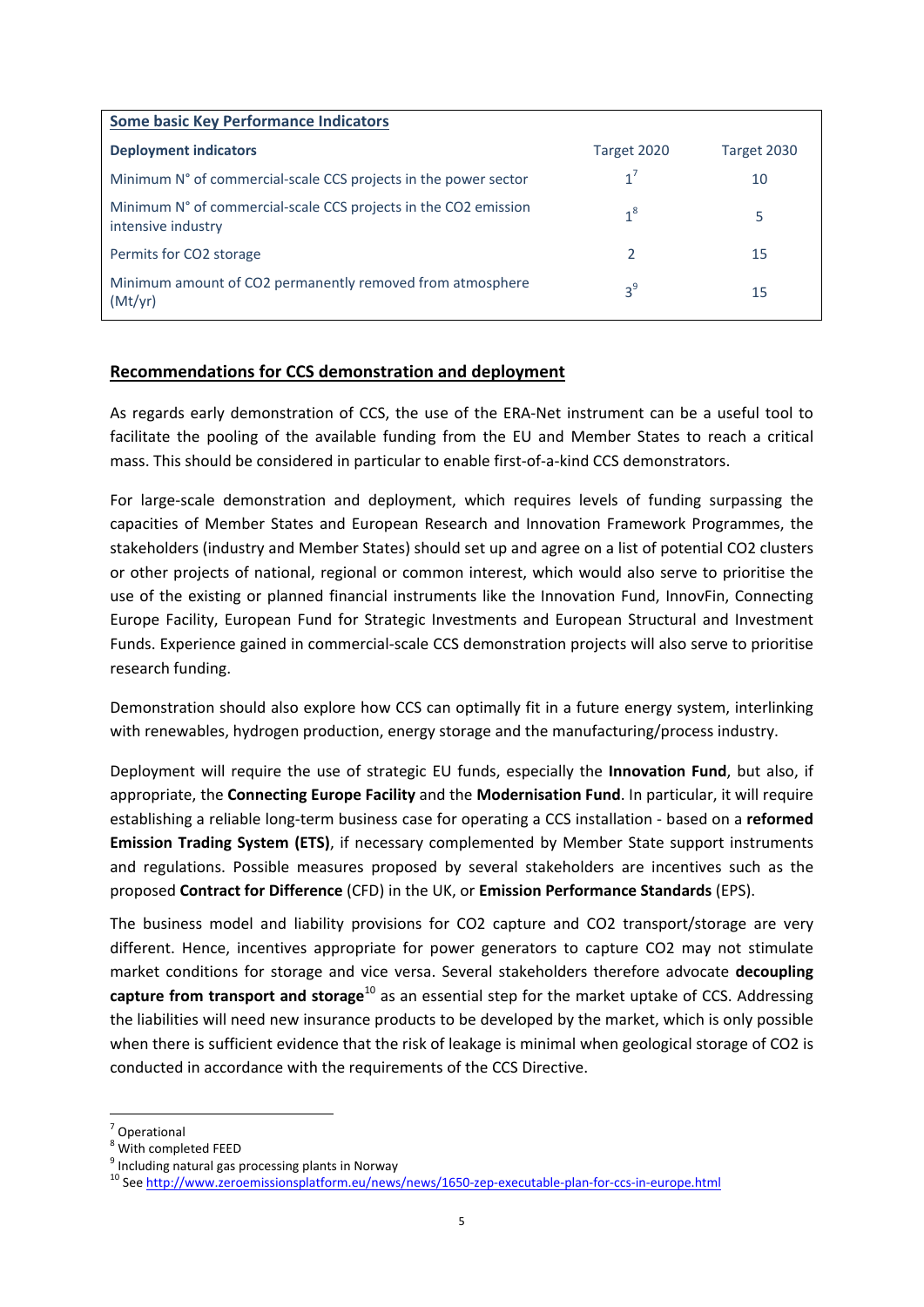Deployment of CCS also requires increasing **public awareness** of the societal benefits of CCS. Successful demonstration of CCS and increasing the number of storage pilots, with **active public engagement** at all stages of project development, will be needed to accelerate this process.

Advancing the state‐of‐the‐art, in particular of capture technologies, will benefit from **international collaboration** in research and innovation; a lot can also be learned from full‐chain projects in the US and Canada. In parallel, **education and training** in CCS technologies and their implementation will be needed to build‐up and maintain a skilled workforce in this field.

# **Next steps**

The stakeholders agree to develop within 6 months a detailed implementation plan for the delivery of these targets, determine joint and/or coordinated actions, identify the ways in which the EU and national research, innovation and other programs could most usefully contribute, identify the contributions of the private sector, research organizations, and universities, identify all issues of a technological, socio‐economic, regulatory or other nature that may be of relevance in achieving the targets, and report regularly on the progress with the purpose to monitor the realisation of the targets and take rectifying action where and whenever necessary.